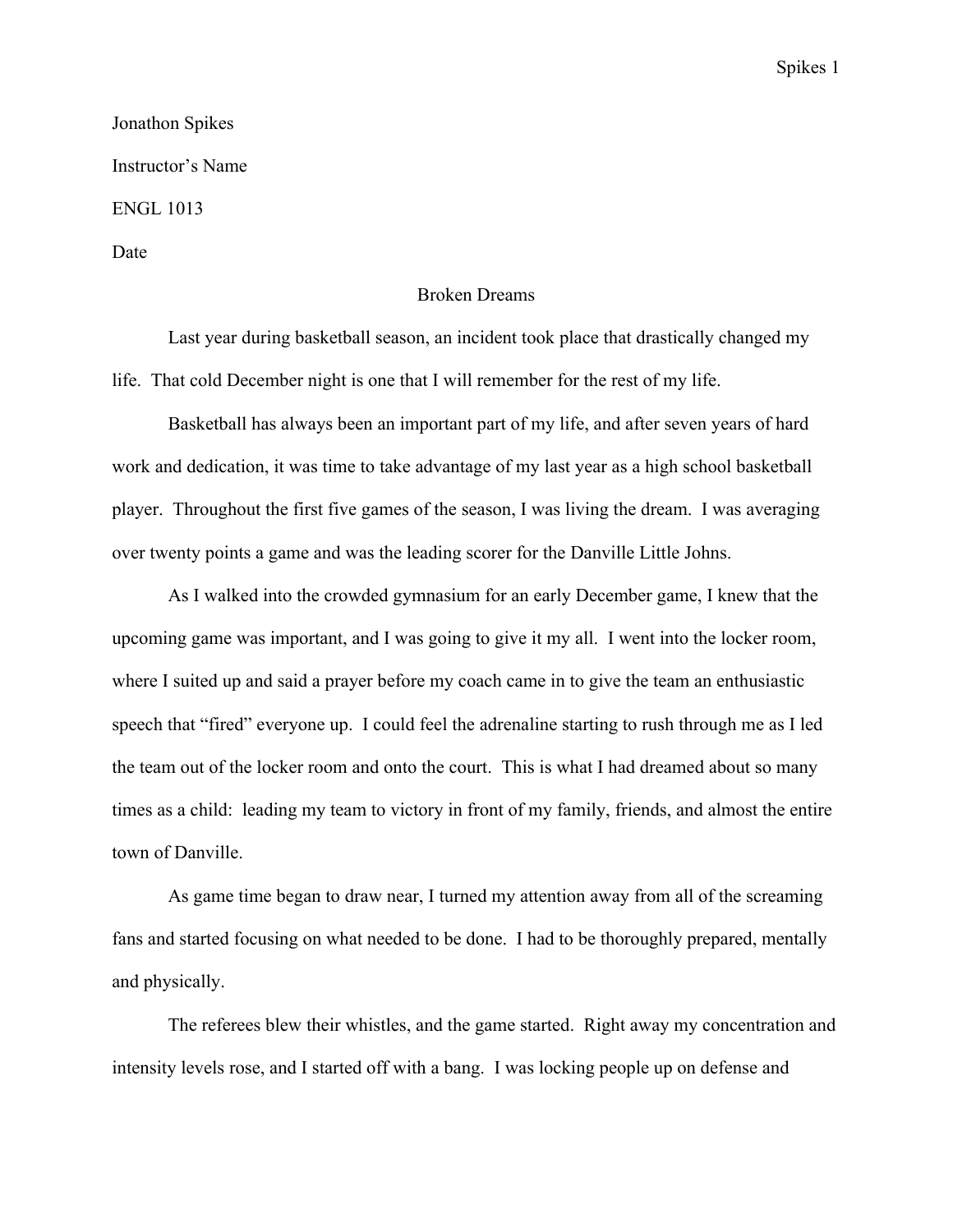taking advantage of weak defenders on offense. Nothing could stop me. At the end of the first quarter, I had already scored nine points and was well on my way to break my single-game scoring record of twenty-six points.

The second quarter started out in the same manner as the first. I was hustling everywhere, "giving 100%," as my coach would say. As the opposing team brought the ball down the court, trying to set up their offense, I darted through a lazy pass and stole the ball. I had been wishing for an opportunity like this for the past couple of years: a fast break that I could finish off with a dunk.

I sprinted down the court with the ball, excited that I was finally getting a chance to dunk. Only one man kept up with me as I flew down the court, and as I neared the goal, I made up my mind that I was going to dunk the ball, no matter what.

About halfway between the free-throw line and the goal, I jumped. But when I jumped, the other guy ran under me, cutting my legs out from underneath me. Suddenly everything started going in slow motion. My body was hovering parallel to the ground about four feet in the air. And as I fell to the ground, I stuck out my left arm to break my fall. When I hit the ground, my hip landed on my wrist, causing a severe fracture. I rolled on the ground in shock and excruciating pain.

As I was being helped off the floor, I knew that I was in bad shape because of all the grimacing faces that I saw in the crowd. Following the injury, while I waited for my ride to the hospital, I had to sit on the sidelines and watch my teammates play without me.

After a couple of minutes, my parents drove me to the Chambers Memorial Hospital. The doctor took x-rays that showed what I already knew: my wrist was broken, and my basketball season was finished.